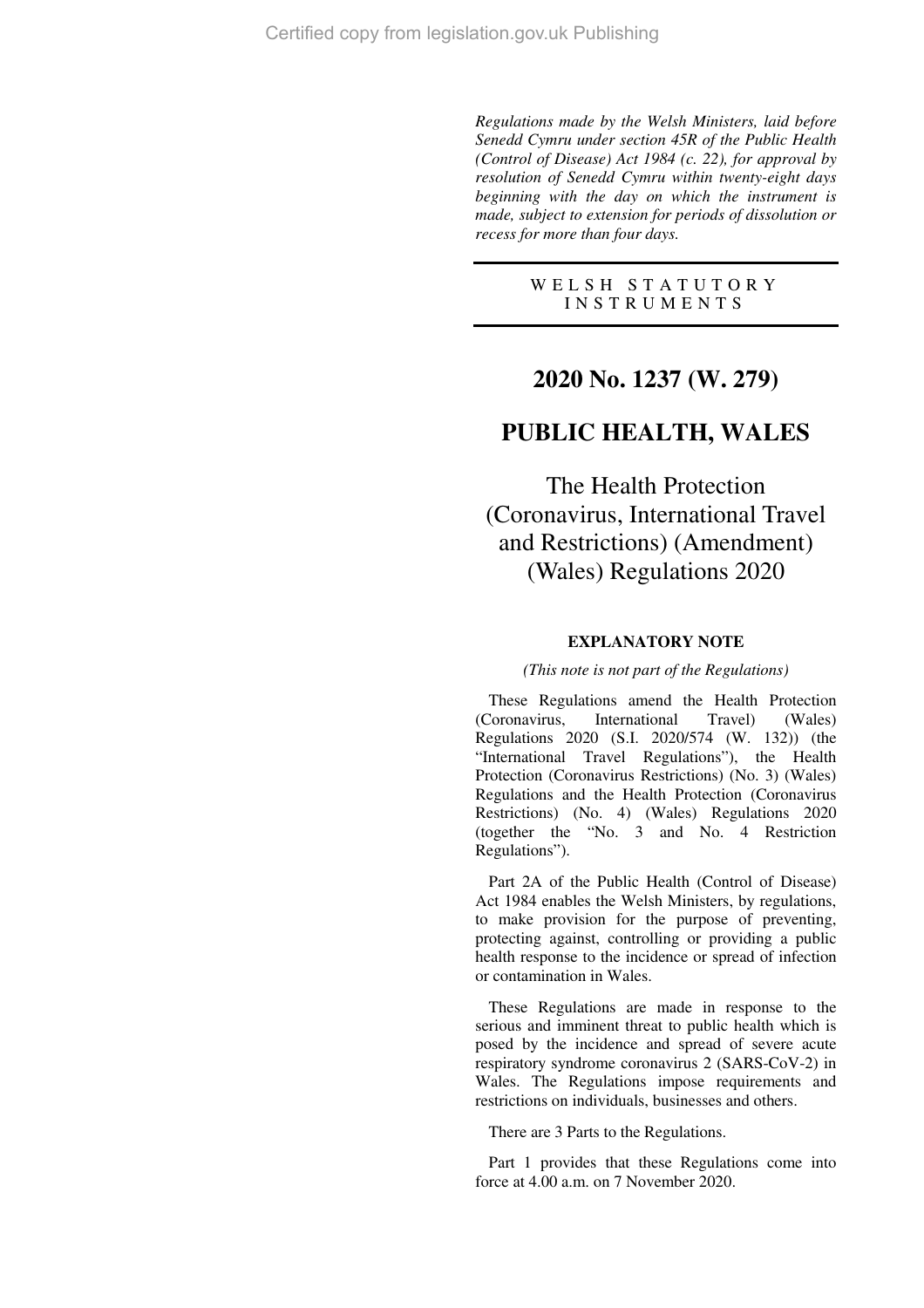Part 2 of the Regulations inserts provisions relating to Denmark into the International Travel Regulations as new regulation 12A. This provides that when a person has been in Denmark in the last 14 days and arrives in Wales on or after 4.00 a.m. on 7 November 2020, the categories of exempt persons as detailed at Schedule 2 to the International Travel Regulations do not apply, and sets out more limited circumstances in which a person may temporarily leave isolation. The isolation requirements also apply to any members of a household in which the person is isolating.

Part 3 of the Regulations inserts new provisions relating to persons who have recently been in Denmark into the No. 3 and No. 4 Restriction Regulations. These provisions will provide that where a person is in Wales at 4.00 a.m. on 7 November 2020 having arrived within the period of 14 days ending immediately before that time and been in Denmark during that period, that person and any member of that person's household will need to isolate for a period of 14 days beginning with the day on which the person arrived in Wales.

The Welsh Ministers' Code of Practice on the carrying out of Regulatory Impact Assessments was considered in relation to these Regulations. As a result, a regulatory impact assessment has not been prepared as to the likely cost and benefit of complying with these Regulations.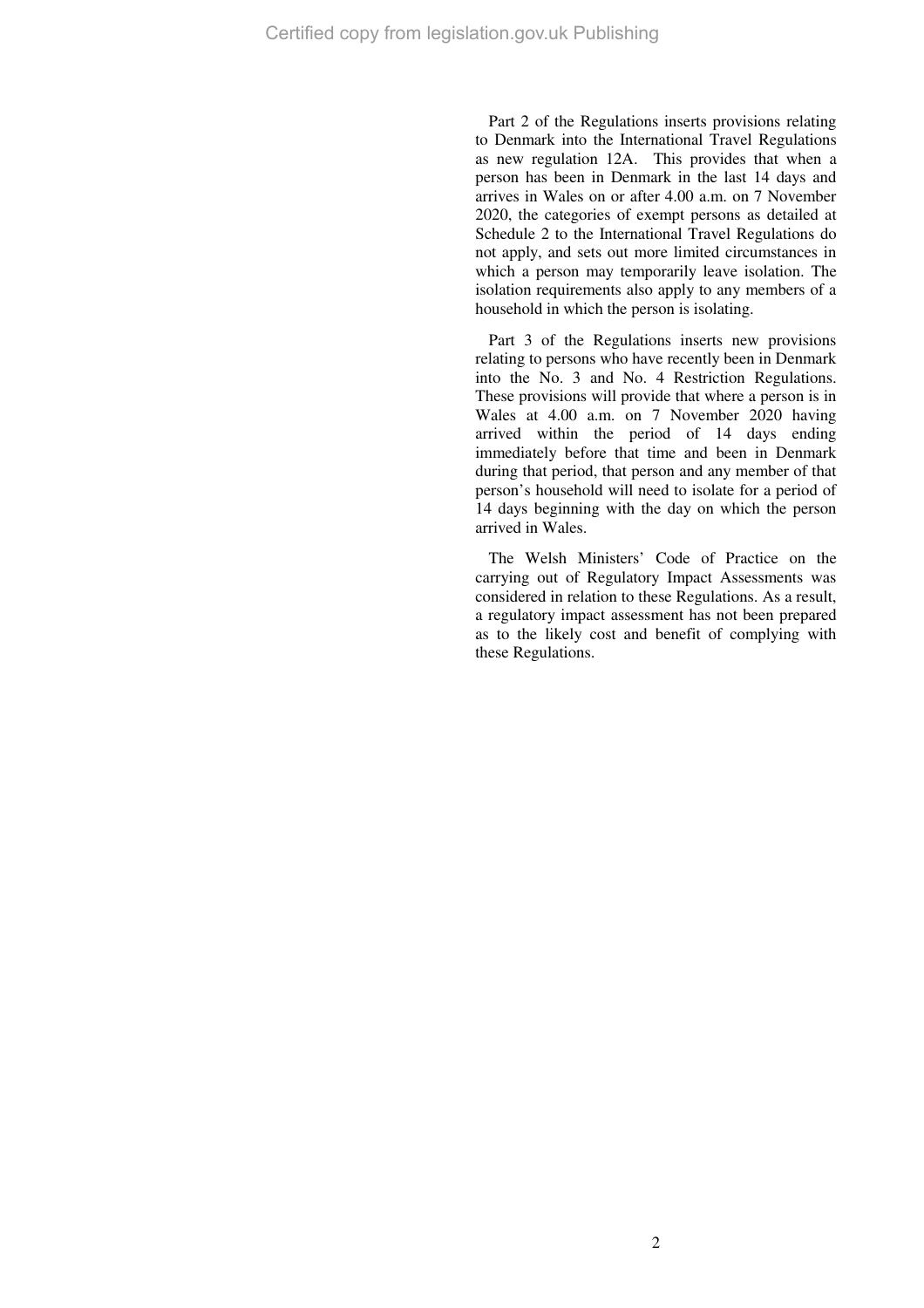*Regulations made by the Welsh Ministers, laid before Senedd Cymru under section 45R of the Public Health (Control of Disease) Act 1984 (c. 22), for approval by resolution of Senedd Cymru within twenty-eight days beginning with the day on which the instrument is made, subject to extension for periods of dissolution or recess for more than four days.* 

> W E L S H S T A T U T O R Y I N S T R U M E N T S

# **2020 No. 1237 (W. 279)**

# **PUBLIC HEALTH, WALES**

The Health Protection (Coronavirus, International Travel and Restrictions) (Amendment) (Wales) Regulations 2020

*Made at 3.33 a.m. on 7 November 2020* 

*Coming into force at 4.00 a.m. on 7 November 2020* 

*Laid before Senedd Cymru 9 November 2020* 

The Welsh Ministers make the following Regulations in exercise of the powers conferred by sections 45B,  $45C(1)$  and  $(3)$ ,  $45F(2)$  and  $45P(2)$  of the Public Health (Control of Disease) Act 1984.

These Regulations are made in response to the serious and imminent threat to public health which is posed by the incidence and spread of severe acute respiratory syndrome coronavirus 2 (SARS-CoV-2) in Wales.

The Welsh Ministers consider that restrictions and requirements imposed by these Regulations are proportionate to what they seek to achieve, which is a public health response to that threat.

In accordance with section 45R of that Act the Welsh Ministers are of the opinion that, by reason of urgency, it is necessary to make this instrument without a draft having been laid before, and approved by a resolution of, Senedd Cymru.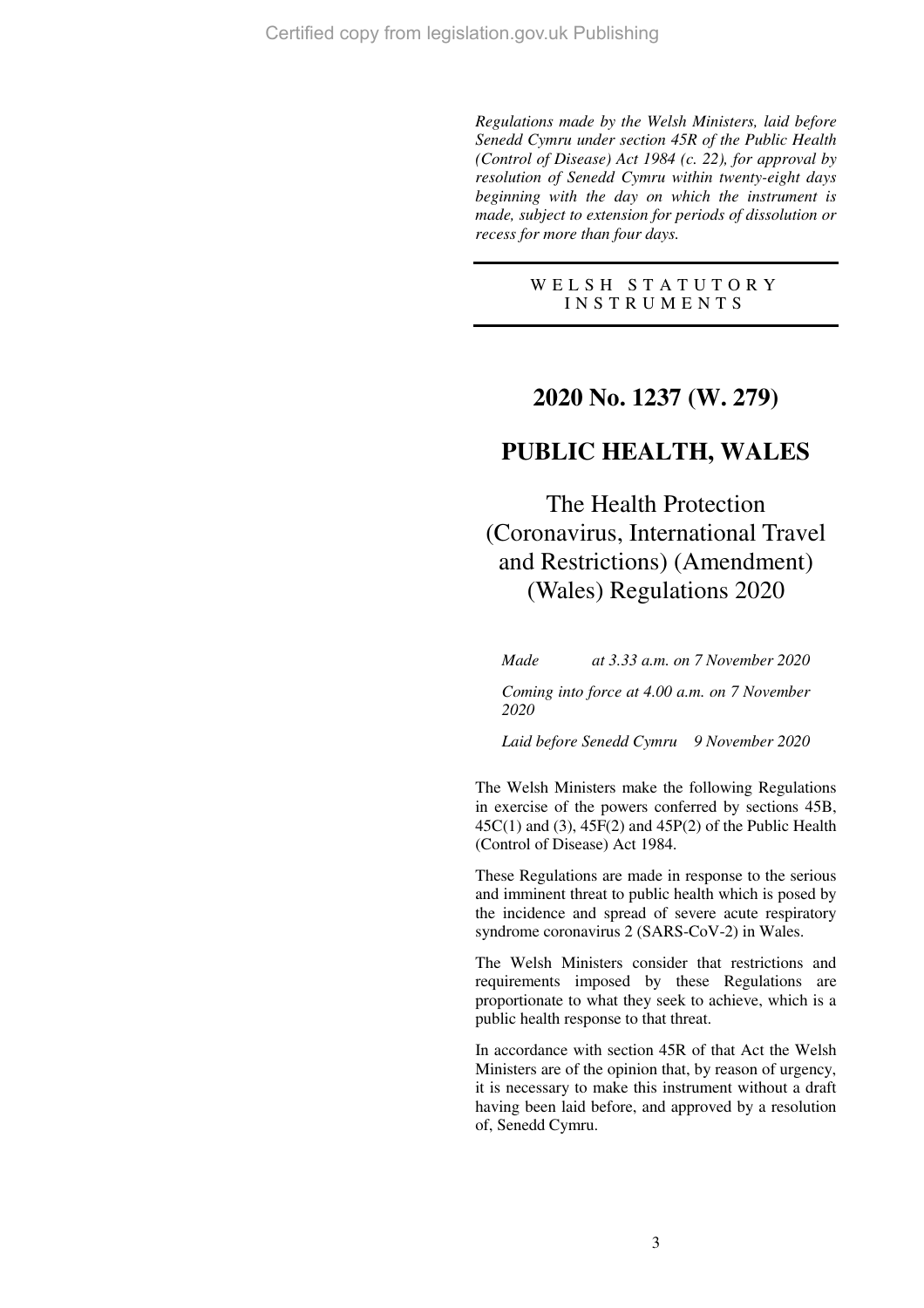Certified copy from legislation.gov.uk Publishing

### PART 1

### General

#### **Title, coming into force and interpretation**

**1.**—(1) The title of these Regulations is the Health Protection (Coronavirus, International Travel and Restrictions) (Amendment) (Wales) Regulations 2020.

(2) These Regulations come into force at 4.00 a.m. on 7 November 2020.

(3) In these Regulations—

- (a) the "International Travel Regulations" means the Health Protection (Coronavirus, International Travel) (Wales) Regulations 2020(**1**);
- (b) the "No. 3 Regulations" means the Health Protection (Coronavirus Restrictions) (No. 3) (Wales) Regulations 2020(**2**);
- (c) the "No. 4 Regulations" means the Health Protection (Coronavirus Restrictions) (No. 4) (Wales) Regulations 2020(**3**).

# PART 2

### Amendment to Part 3 of the International Travel Regulations

#### **Insertion of new provisions relating to Denmark**

**2.** In Part 3 of the International Travel Regulations (requirement to isolate etc.), after regulation 12, insert—

### **"Special rules applicable to persons travelling from Denmark**

**12A.**—(1) This regulation applies where an isolation requirement (within the meaning given by regulation  $10(2)$  is imposed on a person ("P") because P—

(a) has arrived in Wales from Denmark, or

 $\overline{a}$ 

<sup>(</sup>**1**) S.I. 2020/574 (W. 132) as amended by S.I. 2020/595 (W. 136), S.I. 2020/714 (W. 160), S.I. 2020/726 (W. 163), S.I. 2020/804 (W. 177), S.I. 2020/817 (W. 179), S.I. 2020/840 (W. 185), S.I. 2020/868 (W. 190), S.I. 2020/886 (W. 196), S.I. 2020/917 (W. 205), S.I. 2020/944 (W. 210), S.I. 2020/962 (W. 216), S.I. 2020/981 (W. 220), S.I. 2020/1015 (W. 226), S.I. 2020/1042 (W. 231), S.I. 2020/942, S.I. 2020/1080 (W. 243), S.I. 2020/1098 (W. 249), S.I. 2020/1133 (W. 258), S.I. 2020/1165 (W. 263), S.I. 2020/1191 (W. 269), S.I. 2020/1223 (W. 277) and S.I. 2020/1232 (W. 278).

<sup>(</sup>**2**) S.I. 2020/1149 (W. 261).

<sup>(</sup>**3**) S.I. 2020/1219 (W. 276).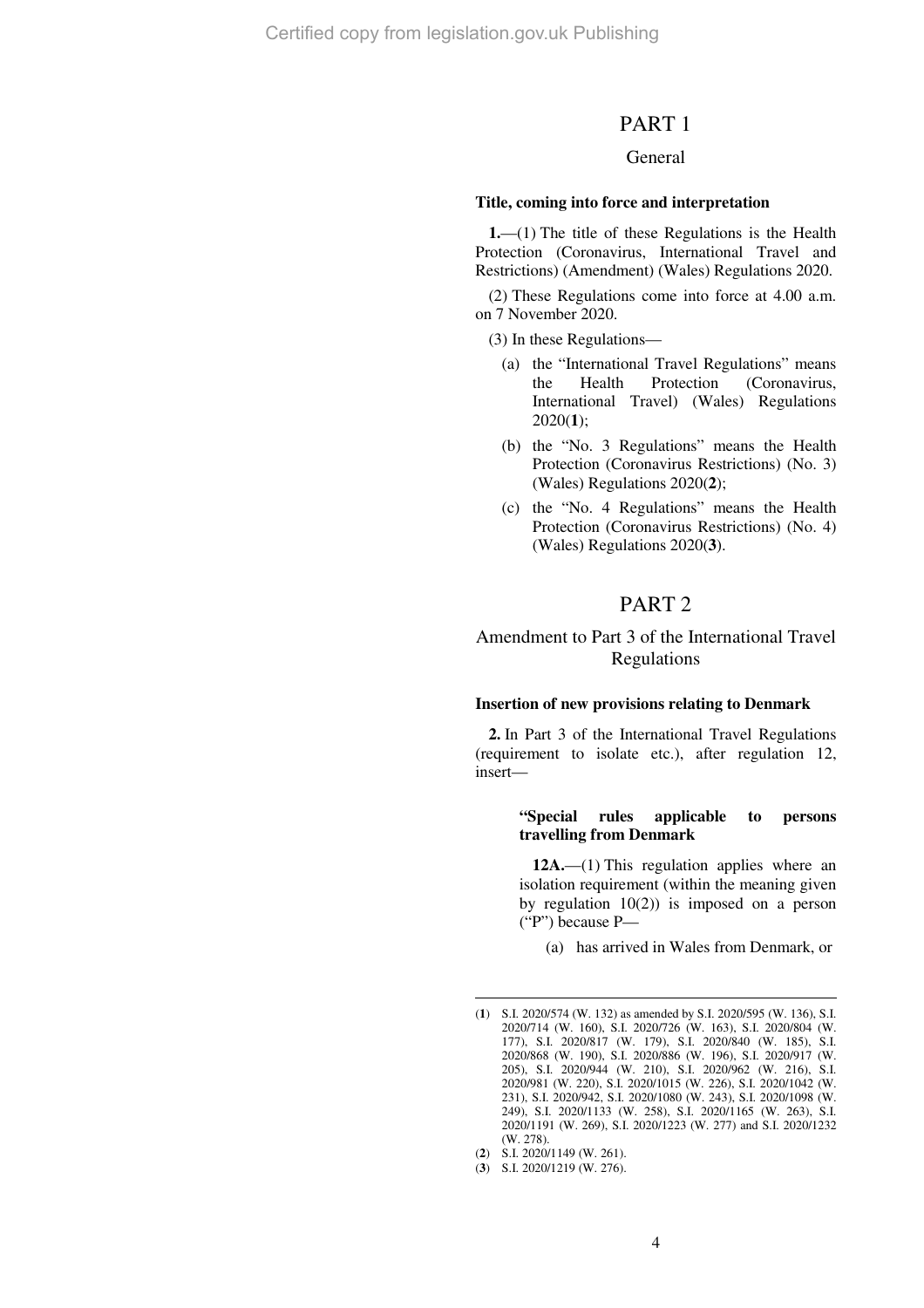(b) has, within the period of 14 days ending with the day of P's arrival in Wales, been in Denmark.

(2) The isolation requirement imposed on P is also imposed on all members of P's household.

(3) Despite regulation 9(2), regulations 7 and 8 apply to P.

(4) A member of P's household is not exempt from the isolation requirement by virtue by regulation 9(2).

(5) Accordingly neither P nor any member of P's household is to be treated as a person described in any paragraph of Schedule 2.

(6) For the purposes of regulation 10, a member of P's household is to be treated as if that person were P.

(7) Regulation 10 applies to P (and a member of P's household by virtue of paragraph (6)) as if, for paragraph (4) of that regulation, there were substituted—

> "(4) P may leave and be outside of the premises—

- (a) for as long as is necessary—
	- (i) to seek medical assistance, where this is required urgently or on the advice of a registered medical practitioner;
	- (ii) to avoid serious illness, serious injury or other risk of serious harm;
- (b) if required to do so by a constable.""

# PART 3

Amendment of the No. 3 and No. 4 Regulations

### **Amendment of the No. 3 Regulations relating to persons who have recently been in Denmark**

**3.**—(1) The No. 3 Regulations are amended as follows.

(2) After regulation 9 insert—

### "**Restrictions relating to persons who have recently been in Denmark**

**9A.**—(1) This regulation applies where a person ("P")—

(a) is in Wales at 4.00 a.m. on 7 November 2020,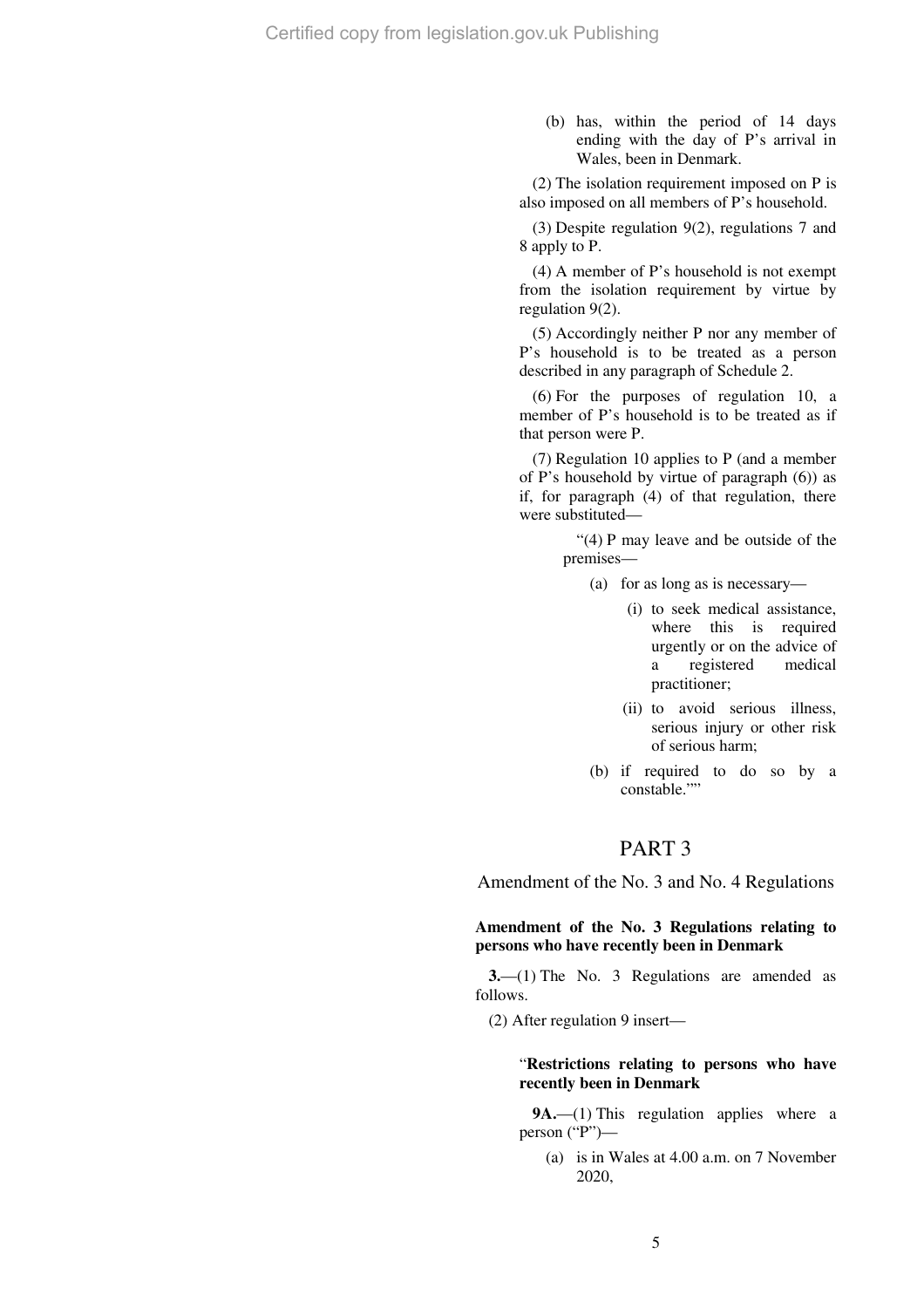- (b) has arrived in Wales within the period of 14 days ending immediately before 4.00 a.m. on 7 November 2020, and
- (c) has been in Denmark within that period.

(2) Regulations 3 to 7 do not apply to P or to any person living in the same household with P.

(3) P, and any person living in the same household with P, may not leave the place where they are living until the end of the period of 14 days beginning with the day on which P arrived in Wales.

(4) But P, or a person living in the same household with P, may leave the place where they are living—

- (a) to seek medical assistance, where this is required urgently or on the advice of a registered medical practitioner;
- (b) if required to do so by a constable;
- (c) to avoid serious illness, serious injury or other risk of serious harm."

(3) In regulation 24(1), after " $3(1)$ " insert or "9A(3)".

(4) In regulation  $26(1)$ , after "3(1)" insert or "9A(3)".

(5) In regulation 29(1)(b), after "5(1)" insert ", 9A(3)".

### **Amendment of the No. 4 Regulations relating to persons who have recently been in Denmark**

**4.**—(1) The No. 4 Regulations are amended as follows.

(2) After regulation 18 insert—

#### "CHAPTER 3

Special provision relating to persons who have recently been in Denmark

### **Restrictions relating to persons who have recently been in Denmark**

18A.—(1) This regulation applies where a person ("P")—

- (a) is in Wales at 4.00 a.m. on 7 November 2020,
- (b) has arrived in Wales within the period of 14 days ending immediately before 4.00 a.m. on 7 November 2020, and
- (c) has been in Denmark within that period.